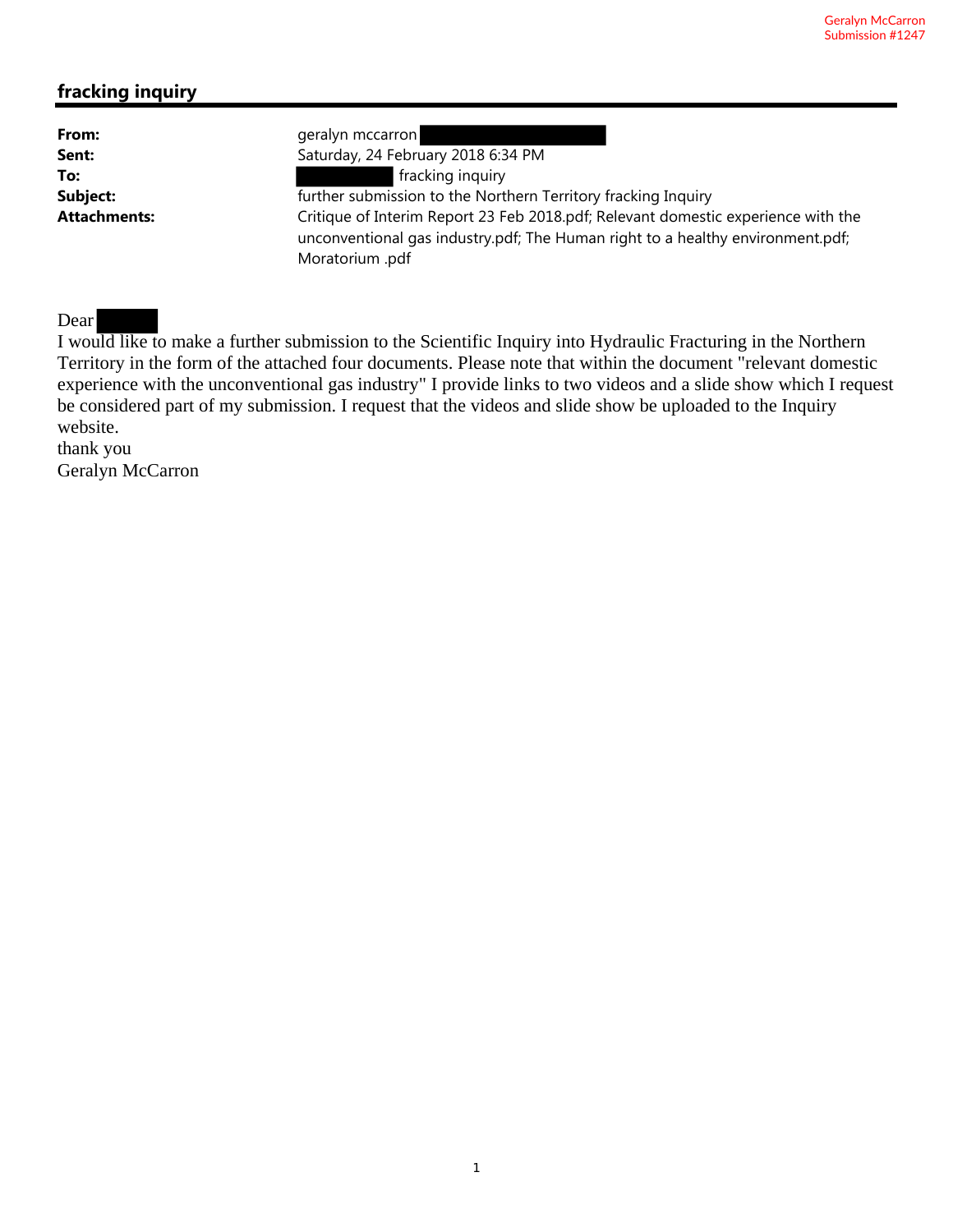#### **Critique of Interim Report**

The interim report has approached the issue of unconventional gas in the Northern Territory in a piece-meal fashion, working on the flawed assumption that the very large number of individual risks can simply be controlled by a very large number of individual, disparate regulations. This is in direct contradiction to the stated intent of the inquiry to assess cumulative and long-term effects, as articulated in TOR 1:

"Assess the scientific evidence to determine the nature and extent of the environmental impacts and risks, including the cumulative impacts and risks, associated with hydraulic fracturing of unconventional reservoirs and *the Associated Activities in the Northern Territory:" (emphasis added)* 

The Inquiry must not only consider simple responses to individual risks but also overarching frameworks that regulate (and, when necessary, actively inhibit) the operation of the unconventional gas industry, especially when *the total impact* of such activities pose an unacceptable risk. The interrelated nature of the hazards posed by potential gas development means that failure (or even partial failure) of multiple risk controls can have catastrophic environmental and human health consequences, a conclusion that is missed in "tit-for-tat" regulatory approaches.

In addition to the above points, it is incongruous that the Inquiry should have actively acquired data on the future economic trajectories for the NT (over an impressive 25 year period, from 2018 to 2043) based on five attractively named development scenarios (still, calm, breeze, wind and gale) when it has summarily failed to assess the cumulative health and environmental risks over the same development scenarios/periods. To restate the obvious, "The Scientific Inquiry into Hydraulic Fracturing in the Northern Territory" has, as its prime directive, the aim of assessing the "*environmental* impacts and risks" of the unconventional gas industry. A broad reading of methodology point 6 ("consider the principles of ecological sustainable development...") could justify the inclusion of economic data, but only alongside a thorough assessment of environmental risk (which has not occurred). How the Inquiry chooses to spend its limited time and money is, of course, at its own discretion. However, it is disturbing that Justice Pepper appears willing to entertain topics effectively outside the remit of the Inquiry, and yet insists on a narrow, black-letter reading of the terms of reference to avoid considering legitimate regulatory measures (such as moratoria) which would mitigate the cumulative environmental and health effects. That the topics being included are typically used to advance the case for unregulated unconventional gas development in other jurisdictions is also troubling, with such conduct preempting the findings of the investigation and undermining the essential purpose of the Inquiry. Lastly as Dr Schultz has elegantly noted, the development scenario is not wind power but gas and more appropriate labels for both the economic and environmental circumstances would therefore be whiff, smell, stench, and asphyxia.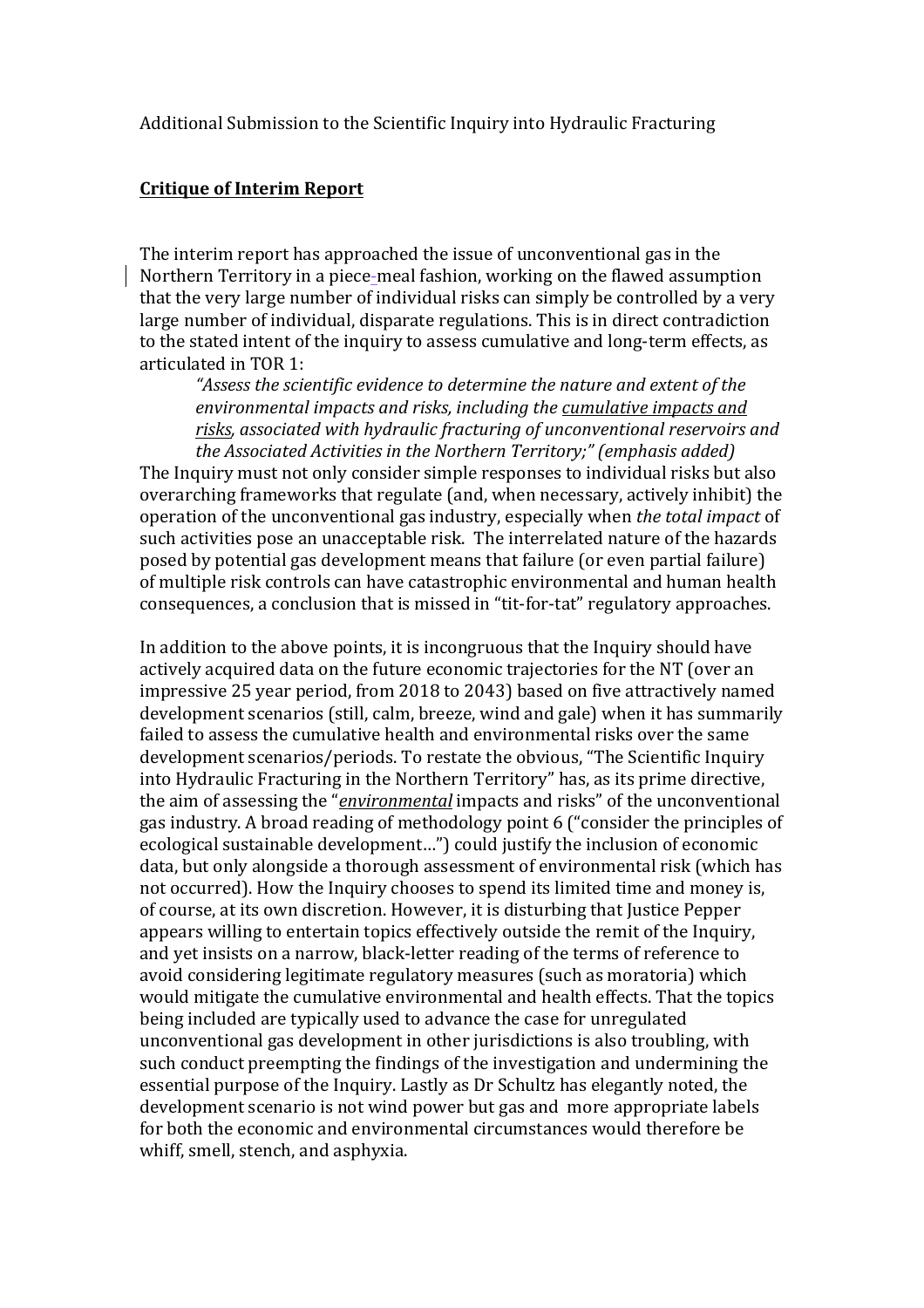In the Interim report, the Inquiry considers individual regulations as the solution to risk management, without considering the ultimate regulation that would ban the industry. However if the Inquiry does indeed consider regulation to be the solution to risk management, regulation itself must be assessed for risk especially in terms of compliance and adequacy. This necessarily follows from the Inquiries directive to assess the *cumulative* risks associated with unconventional gas development. Regulatory risks (and responses to such risks) that should be explicitly considered include:

- Regulatory capture,
- Undue influence and corruption,
- Regulatory uncertainty,
- Under resourcing of regulatory bodies,
- Inadequacy of reporting, monitoring and enforcement.

The contemplation of such scenarios is not alarmist; the risks posed by unconventional gas development are uniquely complex, geographically widespread and enduring to the point of permanency. Furthermore, the assessment of the risk of corruption and regulatory failure is commonplace in other spheres of public and corporate life, though perhaps assessment of the risk of corruption and regulatory failure is conspicuous by its absence in the unconventional gas industry. The short-term political cycle is ill-equipped to handle such profoundly difficult problems, and so it is essential for the Inquiry to not only consider effective regulations but also robust methods of attenuating risk long into the future (interrelated controls which cannot be individually unwound, periodic large-scale inquiries to ensure compliance, etc).

It is my opinion that implicit in the role of the Scientific Inquiry into Hydraulic fracturing in the Northern Territory is the duty to advise on the totality of the risk to people and place both short term and far into the future.

Dr Geralyn McCarron 23<sup>rd</sup> February 2018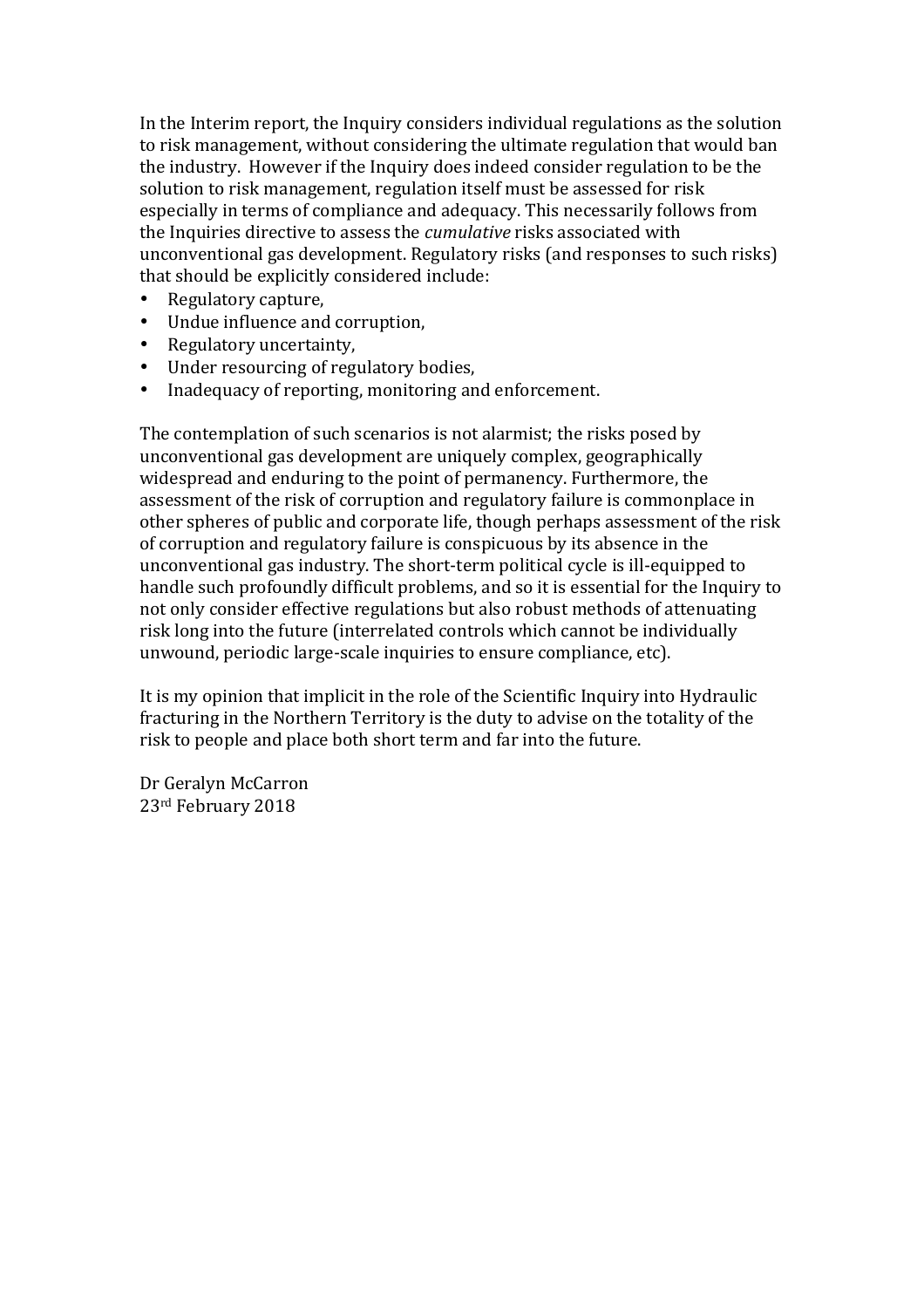## **Moratorium**

As reported by the  $ABC<sup>1</sup>$ , Justice Pepper has stated:

"It is a matter for the Government to decide whether or not to lift the *current moratorium, this report makes no such recommendation and will not do so*," 

This has lead to the interpretation within the press that it is "not the inquiry's role to make a recommendation to the Government on the future of the moratorium."

Implicit within the terms of reference is the directive to assess the viability of the current moratorium, as well as the prospect of implementing new moratoria in the future. The choice to avoid commenting on the current moratorium, while seeming in agreement with the terms of reference (specifically a limited reading of TOR 3 and 4, which beg a piecemeal analysis), fundamentally contradicts the principal TOR 1 ("assess the ... cumulative impacts and risks...") when taken in conjunction with methodology, point 6 ("consider the principles of ecological sustainable development and the precautionary principle")

## Furthermore, TOR 5 states:

*"identify any scientific, technical, policy or regulatory requirements or resources that are in addition to the reforms being implemented through the existing environmental reform process that are necessary to reduce environmental risks and impacts associated with the hydraulic fracturing of unconventional reservoirs to acceptable levels" (emphasis added)*

This places the responsibility on the inquiry to explicitly consider a moratorium as a regulatory tool to mitigate environmental and population health risks. Specifically, comprehensive pre-disturbance baseline testing (TOR 2a-d), as well as research to inform critical knowledge gaps should be conducted prior to permitting industry activities.

It is my opinion that Justice Pepper and the Inquiry must consider that to rule out "methods, standards or strategies that can be used to reduce the impact or risk..." to the environment and human health (TOR 4a), especially when the extent and impacts of the risks may be unknown (the critical "knowledge gaps," TOR 2) runs contrary to the stated intent and spirit of the inquiry.

Geralyn McCarron 23rd February 2018

 

<sup>1</sup> http://www.abc.net.au/news/2017-12-12/nt-fracking-draft-report-handeddown/9252208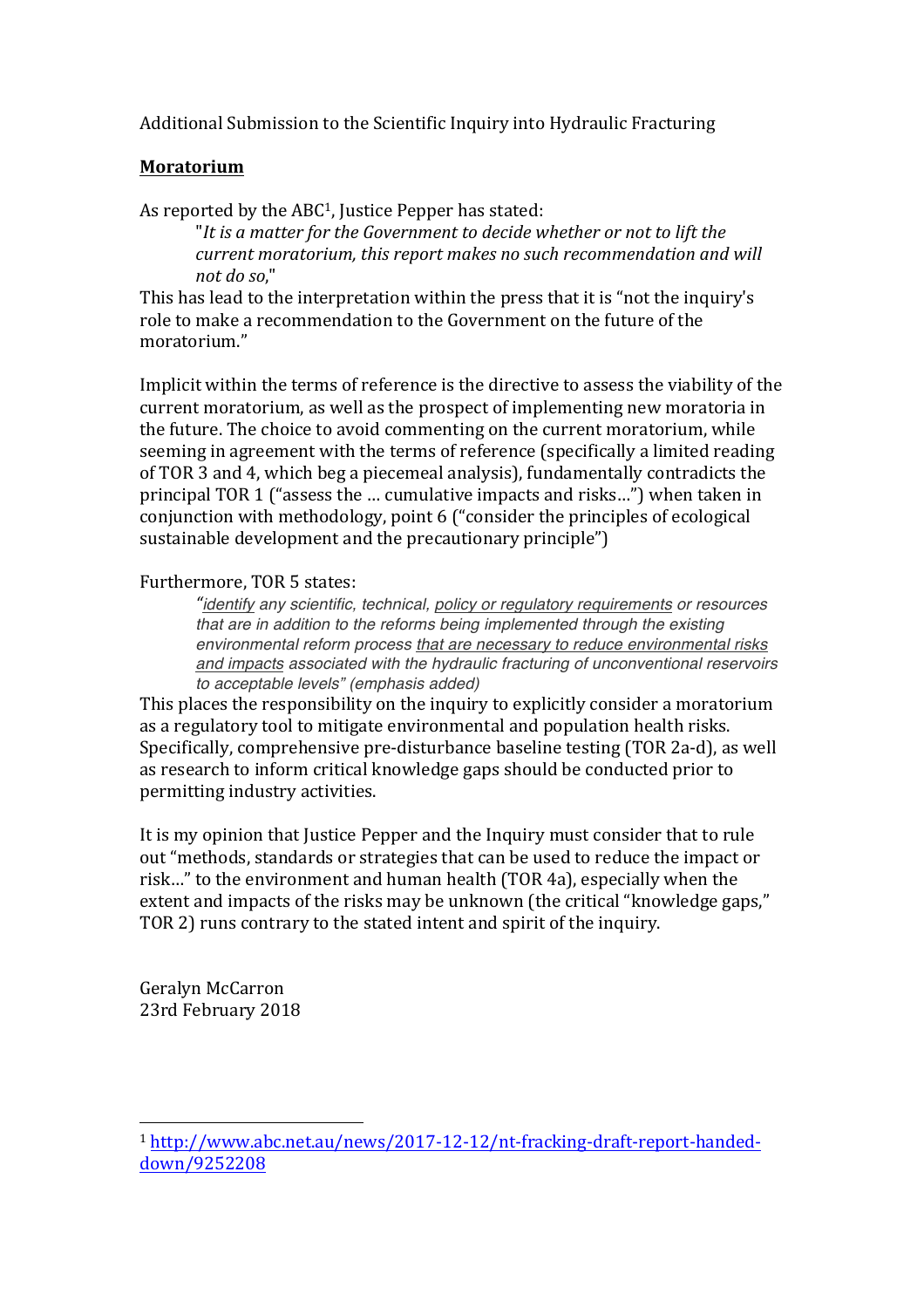# **Relevant domestic experience with the unconventional gas industry**

I appreciate the opportunity I had to speak with some members of Scientific Inquiry Task Force during their fact-finding trip to Queensland last year. However I am aware also of the frustrations of residents of Queensland's gasfields who, due to time limitations inherent in the Task Forces trip to the Darling Downs, did not have an opportunity to show the task force the up close and personal reality of "co-existence" with the gas industry.

Taking into account TOR methodology 5, ("have regard to relevant domestic and *international reviews and inquiries regarding the environmental impacts and risks* associated with hydraulic fracturing of unconventional reservoirs and the Associated Activities<sup>"</sup>) I would like to submit to the Inquiry testimony received by the Australian Tribunal into the Human Right Impacts of Unconventional Gas<sup>1</sup>, which in turn feeds into The Permanent Peoples Tribunal<sup>2</sup>.

This submission includes two videos consisting of the first-hand accounts of affected landholders detailing the behaviour of Origin and of Santos in Queensland. Concerns include the superposition of heavy industry on previously undeveloped agricultural areas, dishonest negotiation tactics, physical and mental health impacts, environmental/property damage, a disregard for (and flaunting of) regulations, bribery and the falsification of documents. This, in my opinion, is indicative of Origin and Santos's profound contempt for the local people (who, due to the strictures of state legislation, were forced to deal with them) and the rules and regulations the unconventional gas industry professes to abide by.

Testimony from Brian Monk in peoples' tribunal session 5. "Sign life away"  $DMonk$  ( $3<sup>rd</sup>$  video in testimony) https://www.peoplestribunalongas.org/session-five/ also on youtube.com at https://www.youtube.com/watch?v=-b3vq0 KTnk

• Testimony from Mark Doyle Open for Business -Chinchilla Also available on voutube.com at https://www.youtube.com/watch?v=NIEUfQlXGFc

• I also wish to submit a slide show given as testimony to the tribunal by Dr Hugh Barrett. (tribunal session 5)

 

<sup>1</sup> https://www.peoplestribunalongas.org/

<sup>2</sup> https://www.tribunalonfracking.org/what-is-this-session-about/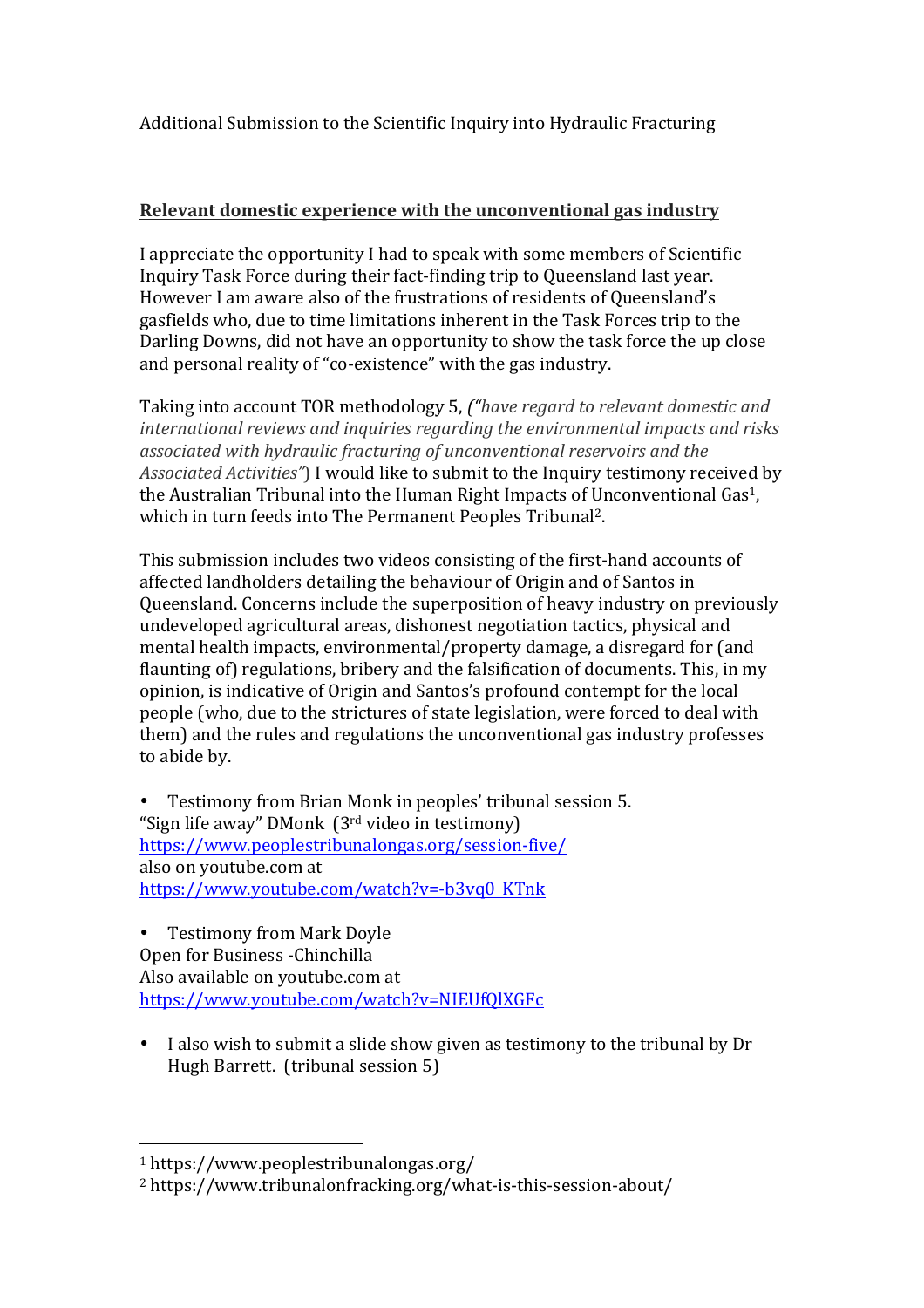https://get.google.com/albumarchive/112987495314114353710/album/AF1Qi pPFeGJzIwaj3rsPtSCciHz2LHT2VUfUAYes5jJC?source=pwa&authKey=COjrxdyuq o75Ew

I request that both videos and slide show be uploaded to the Scientific Inquiry website as part of my submission.

Geralyn McCarron 23rd February 2018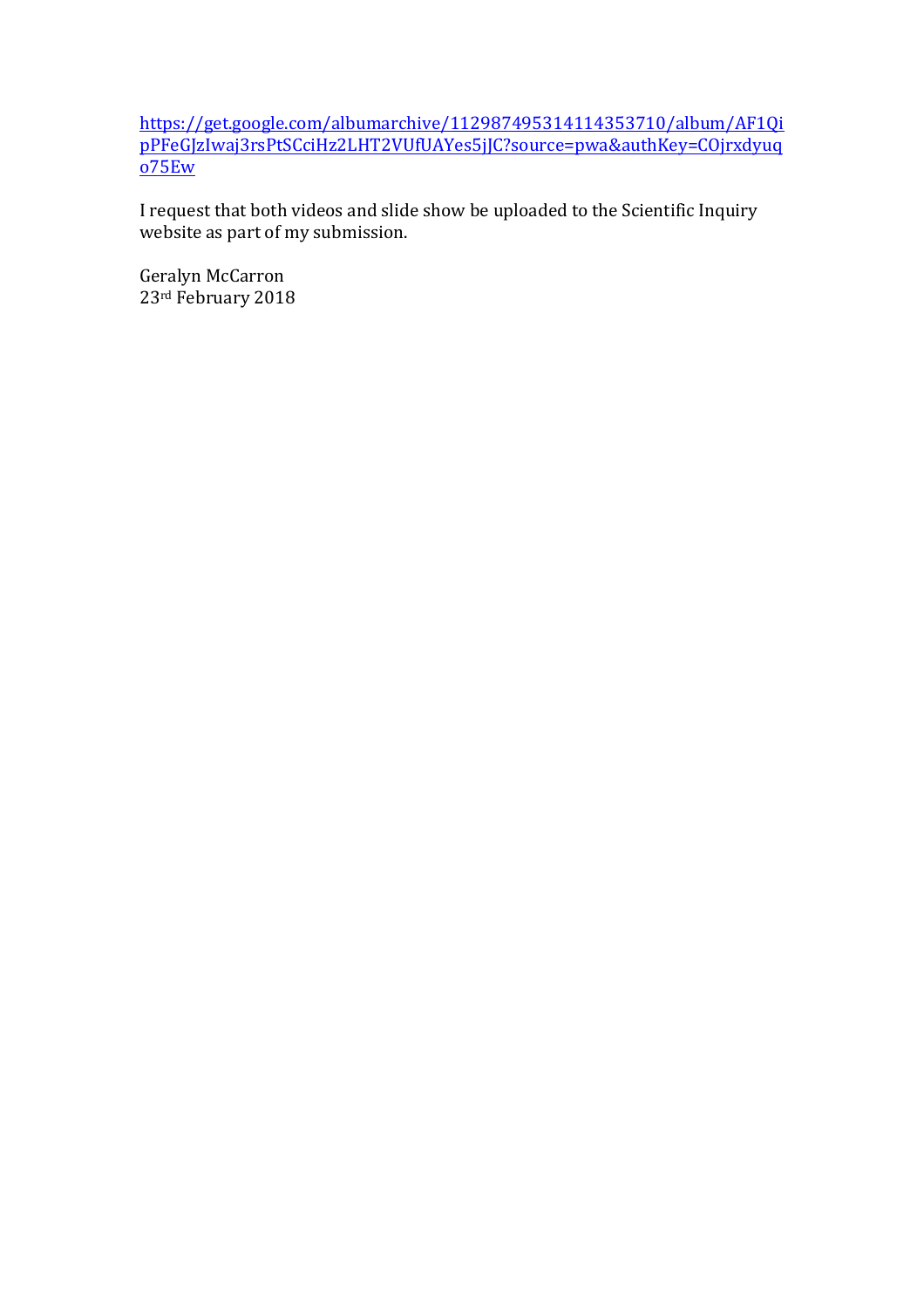# The Human right to a healthy environment.

Australia, as a signatory to many international conventions on human rights, implicitly accepts the role of such a legal framework in advancing the health and wellbeing of its citizenry. In this context, there is a gathering movement for environmental democracy in Australia whereby a healthy environment is regarded as an intrinsic human right. Writing in The Conversation, Adjunct Lecturer Meg Good advanced the case, noting:

*"Last year, the Australian Panel of Experts on Environmental Law* recommended that environmental democracy in Australia "must have as a *foundation, respect for fundamental human rights and, in particular, an enforceable right to a clean and healthy environment"."1* 

Furthermore, there is increasingly specific recognition by the international community that the right to a healthy environment is a fundamental human right, and of States' obligation to protect the right to a healthy environment.<sup>2</sup>

I believe the Inquiry should consider and place considerable weight on the recent opinion within the field of environmental law, especially deliberations from the Inter-American Court of Human Rights (published in Spanish). Key points from the report include

- A clean environment is a fundamental right for all humans
- The right to a healthy environment is both an individual and collective right that protects both present and future generations
- States have a duty to respect and protect human rights, which entails an obligation to exercise due diligence so that that their acts and omissions do not cause environmental harm that infringes the human rights of persons and groups outside the State's territorial boundaries
- States have a duty under the American Convention on Human Rights to protect human rights from environmental impacts and damages caused by activities under the jurisdiction or control of the State, even when the harms fall outside their territory.
- This right should accelerate efforts to protect the rights of present and future generations from transboundary harm, including the impacts of climate change.
- States have the obligation to guarantee access to information with respect to activities that may affect the environment, the duty to guarantee the right to public participation in decisions and policies that may affect the

 

<sup>1</sup> https://theconversation.com/should-australia-recognise-the-human-right-toa-healthy-environment-

<sup>92104?</sup>utm\_source=facebook&utm\_medium=facebookbutton

<sup>2</sup> http://www.ciel.org/news/inter-american-court-human-rights-solidifies-righthealthy-environment-decision-bolsters-access-rights-extraterritorialobligations-precautionary-principle/